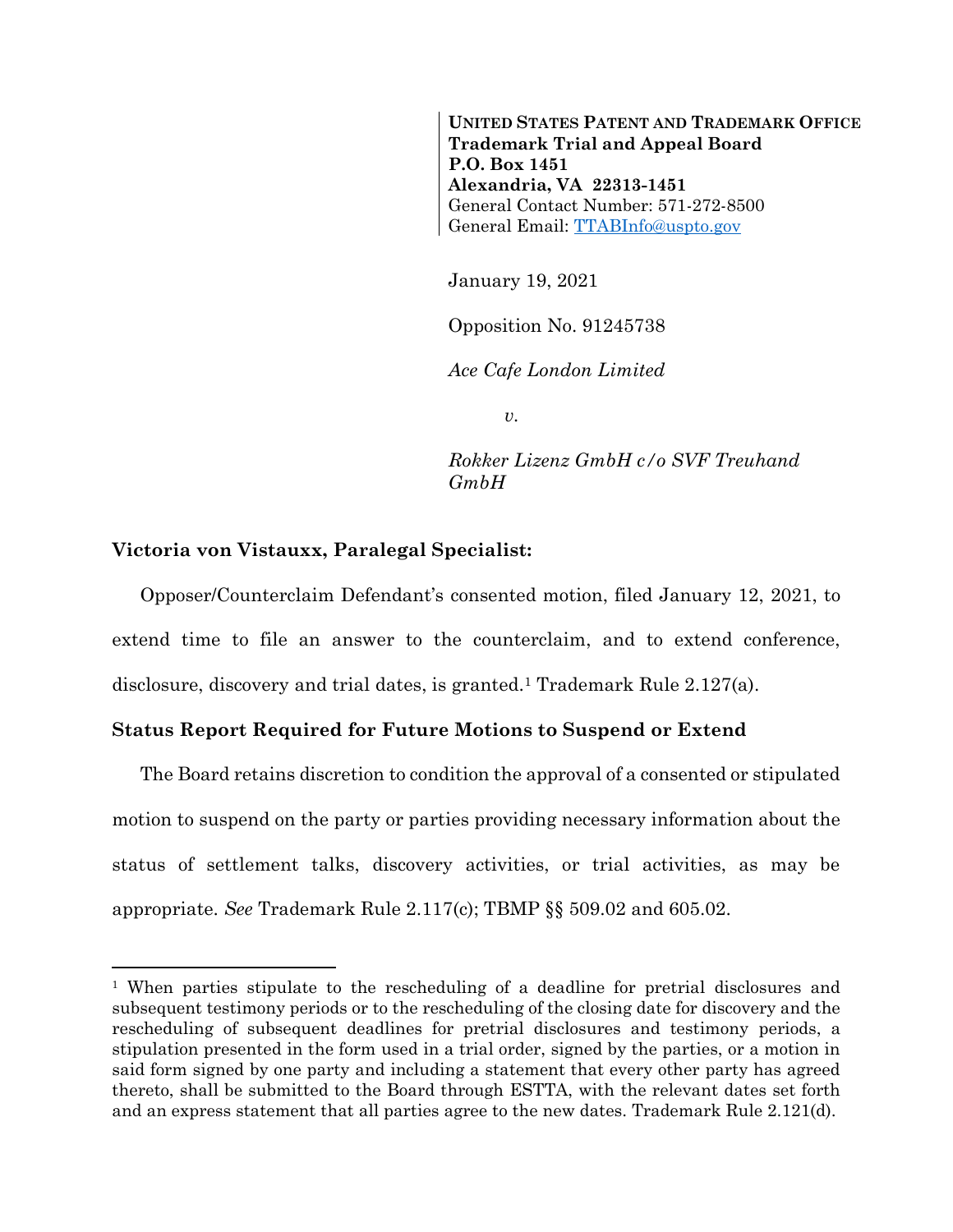Due to the number of extensions approved in this proceeding, the Board imposes a condition on the approval of all future motions to suspend or extend for settlement. Specifically, to establish good cause for all future motions to suspend or extend, the parties must include in the motion a status report on the parties' settlement efforts. While the rule does not require a great deal of specificity, the report must set forth, at minimum, the issues that have been resolved, the issues that remain to be resolved or that remain for trial, and a proposed timetable for resolution of the remaining issues. Appropriately designated confidential information or materials may be filed under seal pursuant to Trademark Rule 2.126(c). *See* TBMP § 605.02**. Absent the required status report, a motion to suspend or extend may be denied, even if consented to by the parties**. If the Board denies such a motion, dates may remain as previously set. *See* TBMP § 509.01(a).

Due to this requirement, **the parties may no longer use the ESTTA "Consent Motions" forms to submit motions to extend or suspend dates for settlement**. Rather, the parties must select the "Opposition, Cancellation or Concurrent Use (general filings)" option, the "Scheduling Motions" option, then the "Motion to Suspend for Settlement Discussions" form to which the parties may attach the motion they prepared. **The motion must set forth both the required status report and a proposed trial schedule.**

The requirement to use the general filings ESTTA form is limited to consent motions based on settlement discussions, and does not prohibit the use of ESTTA consent forms for other filings.

2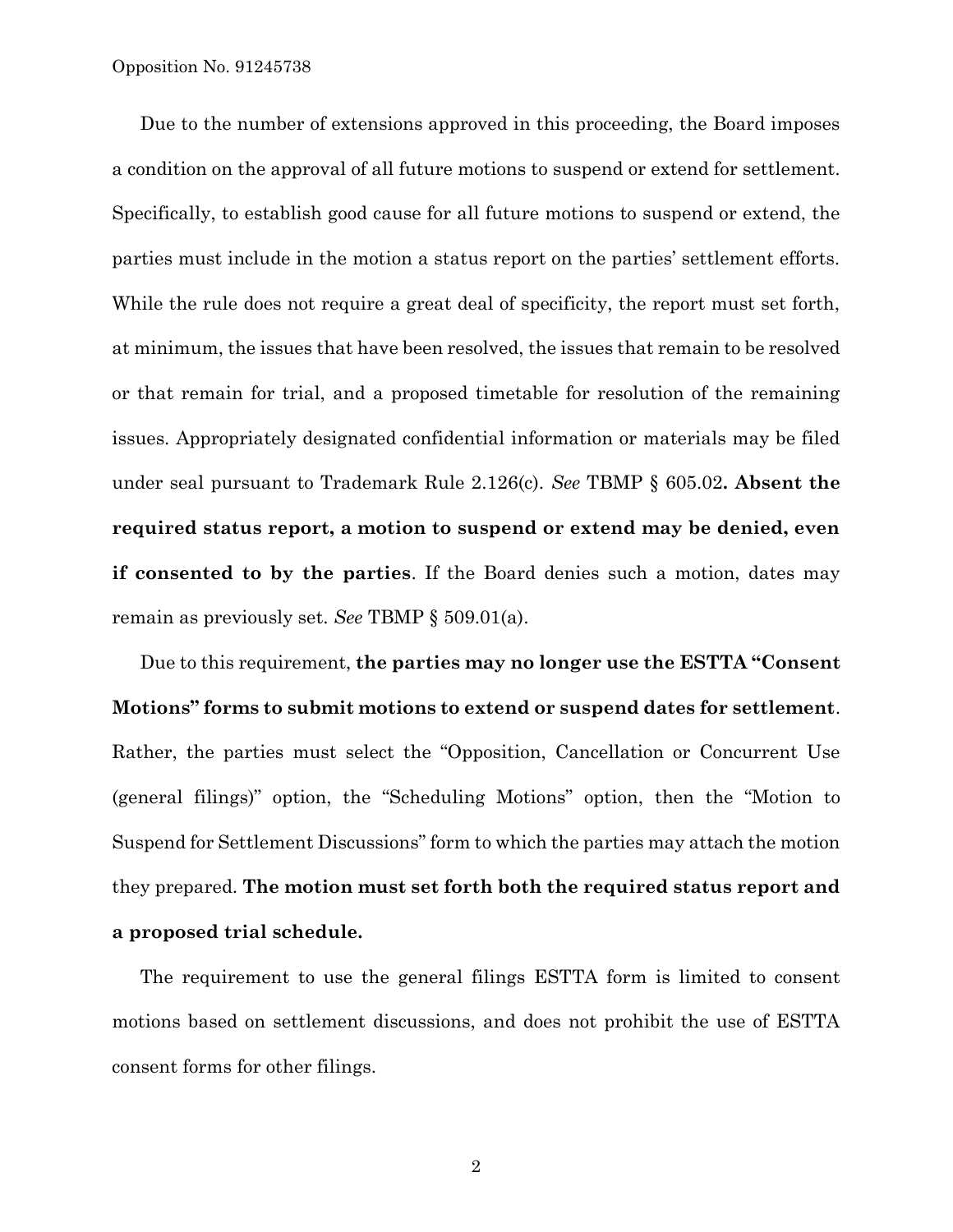An answer must be filed through ESTTA, the Board's Electronic System for

Trademark Trials and Appeals. *See* Trademark Rule 2.106(b)(1).

Trial dates are reset in accordance with Opposer/Counterclaim Defendant's

motion as follows:

| Answer to Counterclaim Due                                              | 3/14/2021  |
|-------------------------------------------------------------------------|------------|
| Deadline for Discovery Conference                                       | 4/13/2021  |
| Discovery Opens                                                         | 4/13/2021  |
| Initial Disclosures Due                                                 | 5/13/2021  |
| <b>Expert Disclosures Due</b>                                           | 9/10/2021  |
| Discovery Closes                                                        | 10/10/2021 |
| Pretrial Disclosures Due for Party in Position of Plaintiff in Original | 11/24/2021 |
| Claim                                                                   |            |
| 30-day Trial Period Ends for Party in Position of Plaintiff in          | 1/8/2022   |
| Original Claim                                                          |            |
| Pretrial Disclosures Due for Party in Position of Defendant in          | 1/23/2022  |
| Original Claim and in Position of Plaintiff in Counterclaim             |            |
| 30-day Trial Period Ends for Party in Position of Defendant in          | 3/9/2022   |
| Original Claim, and in Position of Plaintiff in Counterclaim            |            |
| Pretrial Disclosures Due for Rebuttal of Party in Position of           | 3/24/2022  |
| Plaintiff in Original Claim and in Position of Defendant in             |            |
| Counterclaim                                                            |            |
| 30-day Trial Period Ends for Rebuttal of Party in Position of           | 5/8/2022   |
| Plaintiff in Original Claim, and in Position of Defendant in            |            |
| Counterclaim                                                            |            |
| Pretrial Disclosures Due for Rebuttal of Party in Position of           | 5/23/2022  |
| Plaintiff in Counterclaim                                               |            |
| 15-day Trial Period Ends for Rebuttal of Party in Position of           | 6/22/2022  |
| Plaintiff in Counterclaim                                               |            |
| Opening Brief for Party in Position of Plaintiff in Original Claim      | 8/21/2022  |
| Due                                                                     |            |
| Combined Brief for Party in Position of Defendant in Original Claim     | 9/20/2022  |
| and Opening Brief as Plaintiff in Counterclaim Due                      |            |
| Combined Rebuttal Brief for Party in Position of Plaintiff in           | 10/20/2022 |
| Original Claim and Brief as Defendant in Counterclaim Due               |            |
| Rebuttal Brief for Party in Position of Plaintiff in Counterclaim Due   | 11/4/2022  |
| Request for Oral Hearing (optional) Due                                 | 11/14/2022 |

Generally, the Federal Rules of Evidence apply to Board trials. Trial testimony is

taken and introduced out of the presence of the Board during the assigned testimony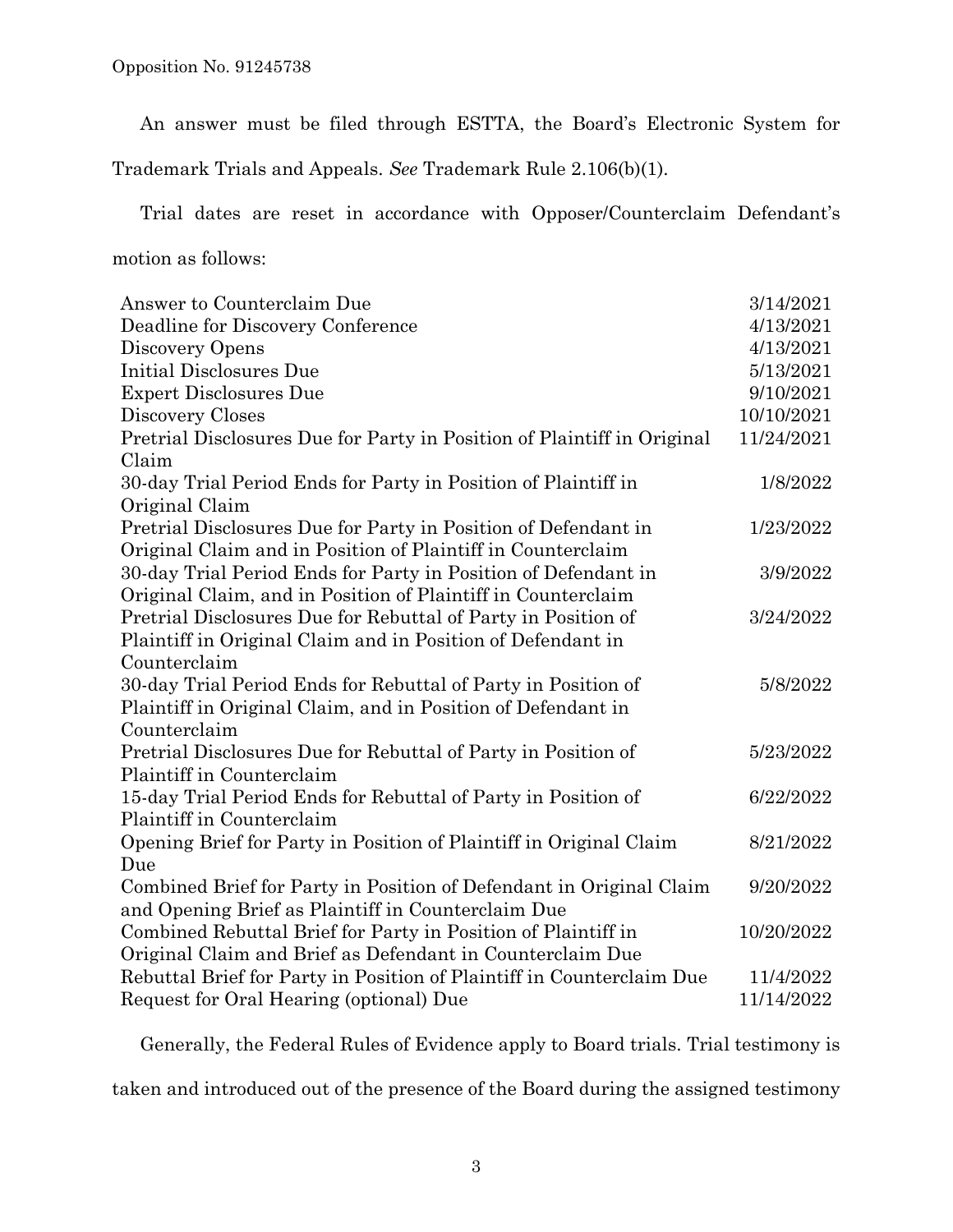$\overline{a}$ 

periods. The parties may stipulate to a wide variety of matters, and many requirements relevant to the trial phase of Board proceedings are set forth in Trademark Rules 2.121 through 2.125. These include pretrial disclosures, the manner and timing of taking testimony, matters in evidence, and the procedures for submitting and serving testimony and other evidence, including affidavits, declarations, deposition transcripts and stipulated evidence. Trial briefs shall be submitted in accordance with Trademark Rules 2.128(a) and (b). Oral argument at final hearing will be scheduled only upon the timely submission of a separate notice as allowed by Trademark Rule 2.129(a).

## **TIPS FOR FILING EVIDENCE, TESTIMONY, OR LARGE DOCUMENTS**

The Board requires each submission to meet the following criteria before it will be considered: 1) pages must be legible and easily read on a computer screen; 2) page orientation should be determined by its ease of viewing relevant text or evidence, for example, there should be no sideways or upside-down pages; 3) pages must appear in their proper order; 4) depositions and exhibits must be clearly labeled and numbered – use separator pages between exhibits and clearly label each exhibit using sequential letters or numbers; and 5) the entire submission should be text-searchable. Additionally, submissions must be compliant with Trademark Rules 2.119 and 2.126. Submissions failing to meet all of the criteria above may require re-filing. **Note:** Parties are strongly encouraged to check the entire document before filing.<sup>2</sup> The Board will not extend or reset proceeding schedule dates or other deadlines to allow

<sup>2</sup> To facilitate accuracy, ESTTA provides thumbnails to view each page before submitting.